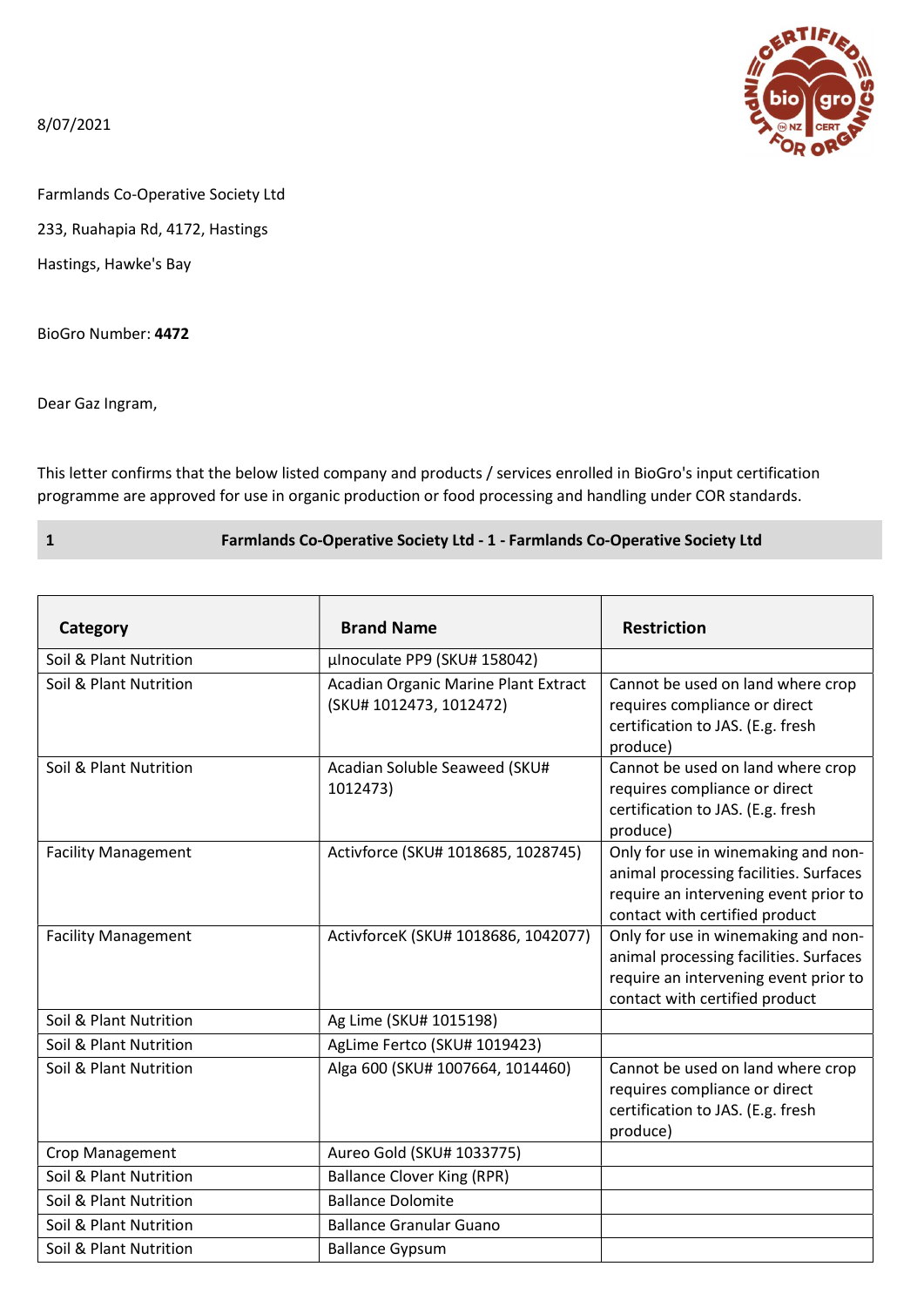| Soil & Plant Nutrition     | Ballance High P Phosphate                                                                           |                                                                                                                                                                                                                                                                                               |
|----------------------------|-----------------------------------------------------------------------------------------------------|-----------------------------------------------------------------------------------------------------------------------------------------------------------------------------------------------------------------------------------------------------------------------------------------------|
| Soil & Plant Nutrition     | <b>Ballance Muriate of potash</b>                                                                   | Clear justification is required - for<br>example soil/leaf/petiole tests or<br>documented symptoms of<br>deficiency.                                                                                                                                                                          |
| Soil & Plant Nutrition     | <b>Ballance Nutrimax Organic Boron 10%</b>                                                          |                                                                                                                                                                                                                                                                                               |
| Soil & Plant Nutrition     | <b>Ballance Sulphate of potash</b>                                                                  |                                                                                                                                                                                                                                                                                               |
| Soil & Plant Nutrition     | <b>Ballance Sulphurgrain Pure</b>                                                                   |                                                                                                                                                                                                                                                                                               |
| Soil & Plant Nutrition     | Bio Marinus Organic Liquid Fish<br>Fertiliser (SKU# 1012207, 1012208,<br>1012209, 1012210, 1012211) | Clear justification is required - for<br>example soil/leaf/petiole tests or<br>documented symptoms of<br>deficiency. Cannot be used on any<br>BioGro certified organic crop<br>destined for, or to be used as an<br>ingredient in a processed product<br>destined for the JAS organic market. |
| Soil & Plant Nutrition     | Bio Marinus Organic Liquid Fish<br>Hydrolysate (SKU# 1036059,<br>1012214, 1041302)                  | Cannot be used on land where crop<br>requires compliance or direct<br>certification to JAS. (E.g. fresh<br>produce)                                                                                                                                                                           |
| Crop Management            | Biobit DF (SKU# 1003897)                                                                            |                                                                                                                                                                                                                                                                                               |
| Soil & Plant Nutrition     | Biomin® Boron (SKU# 1011227,<br>1011228)                                                            | Clear justification is required - for<br>example soil/leaf/petiole tests or<br>documented symptoms of<br>deficiency.                                                                                                                                                                          |
| Soil & Plant Nutrition     | Biomin® Calcium (SKU# 1007820,<br>1007821)                                                          |                                                                                                                                                                                                                                                                                               |
| Soil & Plant Nutrition     | Biomin® Copper (SKU# 1011377)                                                                       | Clear justification is required - for<br>example soil/leaf/petiole tests or<br>documented symptoms of<br>deficiency.                                                                                                                                                                          |
| Soil & Plant Nutrition     | Biomin® Iron (SKU# 1011379,<br>1011376)                                                             | Clear justification is required - for<br>example soil/leaf/petiole tests or<br>documented symptoms of<br>deficiency.                                                                                                                                                                          |
| Soil & Plant Nutrition     | Biomin® Magnesium (SKU# 1011382,<br>1011381)                                                        | Clear justification is required - for<br>example soil/leaf/petiole tests or<br>documented symptoms of<br>deficiency.                                                                                                                                                                          |
| Soil & Plant Nutrition     | Biomin® Manganese (SKU# 1011231,<br>1011232)                                                        | Clear justification is required - for<br>example soil/leaf/petiole tests or<br>documented symptoms of<br>deficiency.                                                                                                                                                                          |
| Soil & Plant Nutrition     | Biomin® Zinc (SKU# 1011229,<br>1011230)                                                             | Clear justification is required - for<br>example soil/leaf/petiole tests or<br>documented symptoms of<br>deficiency.                                                                                                                                                                          |
| Soil & Plant Nutrition     | BioRich Compost (SKU# 1019414,<br>1019744)                                                          |                                                                                                                                                                                                                                                                                               |
| Crop Management            | Bioshield Grass Grub Liquid (SKU#<br>1044004)                                                       |                                                                                                                                                                                                                                                                                               |
| Soil & Plant Nutrition     | Biostart N (SKU# 1020042)                                                                           |                                                                                                                                                                                                                                                                                               |
| <b>Facility Management</b> | Biox (SKU# 1018690)                                                                                 | Only for use in winemaking and non-<br>animal processing facilities. Surfaces<br>require an intervening event prior to<br>contact with certified product                                                                                                                                      |
| Crop Management            | Bird Scare (SKU# 1017001, 1017002)                                                                  |                                                                                                                                                                                                                                                                                               |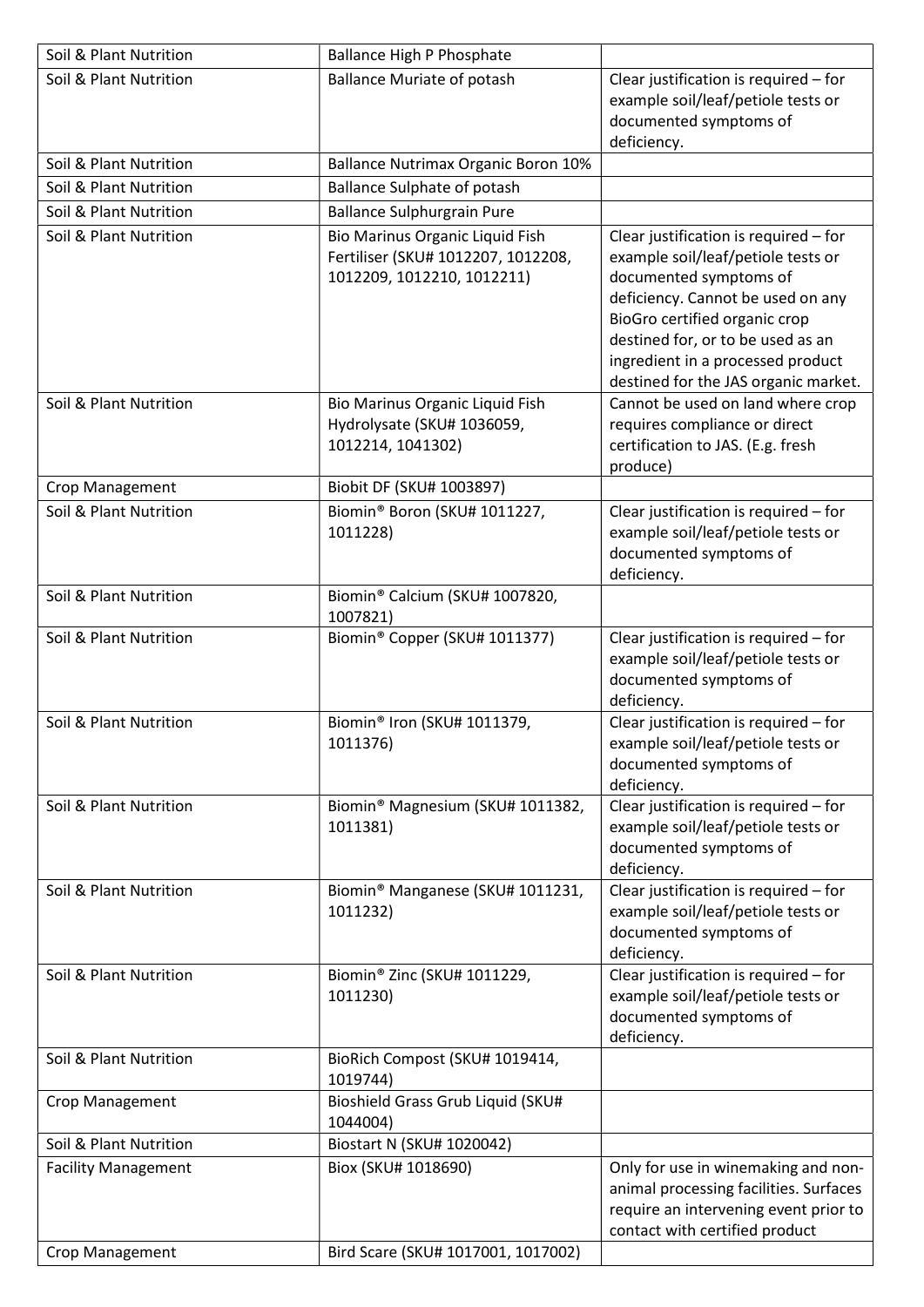| Livestock Feed / Supplement | Black Strap Molasses (SKU# 1014331,  | Not to be used as a regular part of                                      |
|-----------------------------|--------------------------------------|--------------------------------------------------------------------------|
|                             | 1014332)                             | livestock feed ration for livestock                                      |
|                             |                                      | certified to the USDA NOP & COR                                          |
| <b>Facility Management</b>  | Blast Off (SKU# 1035515)             | Only for use in winemaking and non-                                      |
|                             |                                      | animal processing facilities. Surfaces                                   |
|                             |                                      | require an intervening event prior to                                    |
|                             |                                      | contact with certified product                                           |
| Crop Management             | Blossom Bless (SKU# 1007709)         |                                                                          |
| <b>Facility Management</b>  | C 3 (Graderite) (SKU# 1006229,       | After use rinse required on food                                         |
|                             | 1002534, 1014326)                    | contact surfaces and equipment                                           |
| <b>Facility Management</b>  | C3 (SKU# 1014326, 1002534,           | Surfaces require an intervening                                          |
|                             | 1009456)                             | event prior to contact with certified                                    |
|                             |                                      | product                                                                  |
| Soil & Plant Nutrition      | Calcimate (SKU# 1001474)             |                                                                          |
| <b>Facility Management</b>  | Caustic 50% (SKU# 1019392,           | Surfaces require an intervening                                          |
|                             | 1019391)                             | event prior to contact with certified                                    |
|                             |                                      | product. Not approved for use in                                         |
|                             |                                      | dairy farms to clean, sanitise or                                        |
|                             |                                      | maintain the milking plant including                                     |
|                             |                                      | the bulk milk tank                                                       |
| <b>Crop Management</b>      | ChampION++ (SKU# 1021287)            | This product is restricted to a                                          |
|                             |                                      | maximum of 3kg/Ha/Year of active<br>ingredient. For use when biological, |
|                             |                                      | cultural or mechanical methods are                                       |
|                             |                                      | not sufficient.                                                          |
| <b>Facility Management</b>  | Cholozolv (SKU# 1044124)             | Surfaces require an intervening                                          |
|                             |                                      | event prior to contact with certified                                    |
|                             |                                      | product. Must not be used in COR                                         |
|                             |                                      | certified facilities.                                                    |
| <b>Facility Management</b>  | CIP450C (SKU# 1020010)               | Only for use in winemaking and non-                                      |
|                             |                                      | animal processing facilities. Surfaces                                   |
|                             |                                      | require an intervening event prior to                                    |
|                             |                                      | contact with certified product                                           |
| Crop Management             | Citric Acid (SKU# 1011599, 1018693)  | Only to be used for the cleaning of                                      |
|                             |                                      | fruit during harvest                                                     |
| <b>Facility Management</b>  | Citric Acid (SKU# 1011599, 1018693)  | Surfaces require an intervening                                          |
|                             |                                      | event prior to contact with certified                                    |
|                             |                                      | product                                                                  |
| Crop Management             | Clarity (SKU# 1008442)               |                                                                          |
| Livestock Feed / Supplement | <b>DENZ Diatomaceous Earth (SKU#</b> |                                                                          |
|                             | 1013144, 1013142, 1013141,           | for use as a feed additive to a                                          |
|                             | 1013143, 1013145)                    | maximum of 2% of the total diet                                          |
| Crop Management             | Desire CM (SKU# 1002695)             |                                                                          |
| Crop Management             | Desire CM 10X Conc. (SKU# 1007746)   |                                                                          |
| Crop Management             | Desire LBAM (SKU# 1003774)           |                                                                          |
| Crop Management             | Desire LBAM 10X Conc. (SKU#          |                                                                          |
|                             | 1019306)                             |                                                                          |
| Crop Management             | Dipel DF (SKU# 1007863)              |                                                                          |
| Crop Management             | Entrust SC (SKU# 1020595)            | For use when biological, cultural or                                     |
|                             |                                      | mechanical methods are not                                               |
|                             |                                      | sufficient.                                                              |
| Crop Management             | Etherics 1000 (SKU# 1017003)         |                                                                          |
| Crop Management             | Excel Oil Organic Spraying Oil (SKU# | For use when biological, cultural or                                     |
|                             | 1007633, 1007634, 1007635)           | mechanical methods are not                                               |
|                             |                                      | sufficient.                                                              |
| Soil & Plant Nutrition      | Fertco Guano Phosphate (SKU#         |                                                                          |
|                             | 1019415)                             |                                                                          |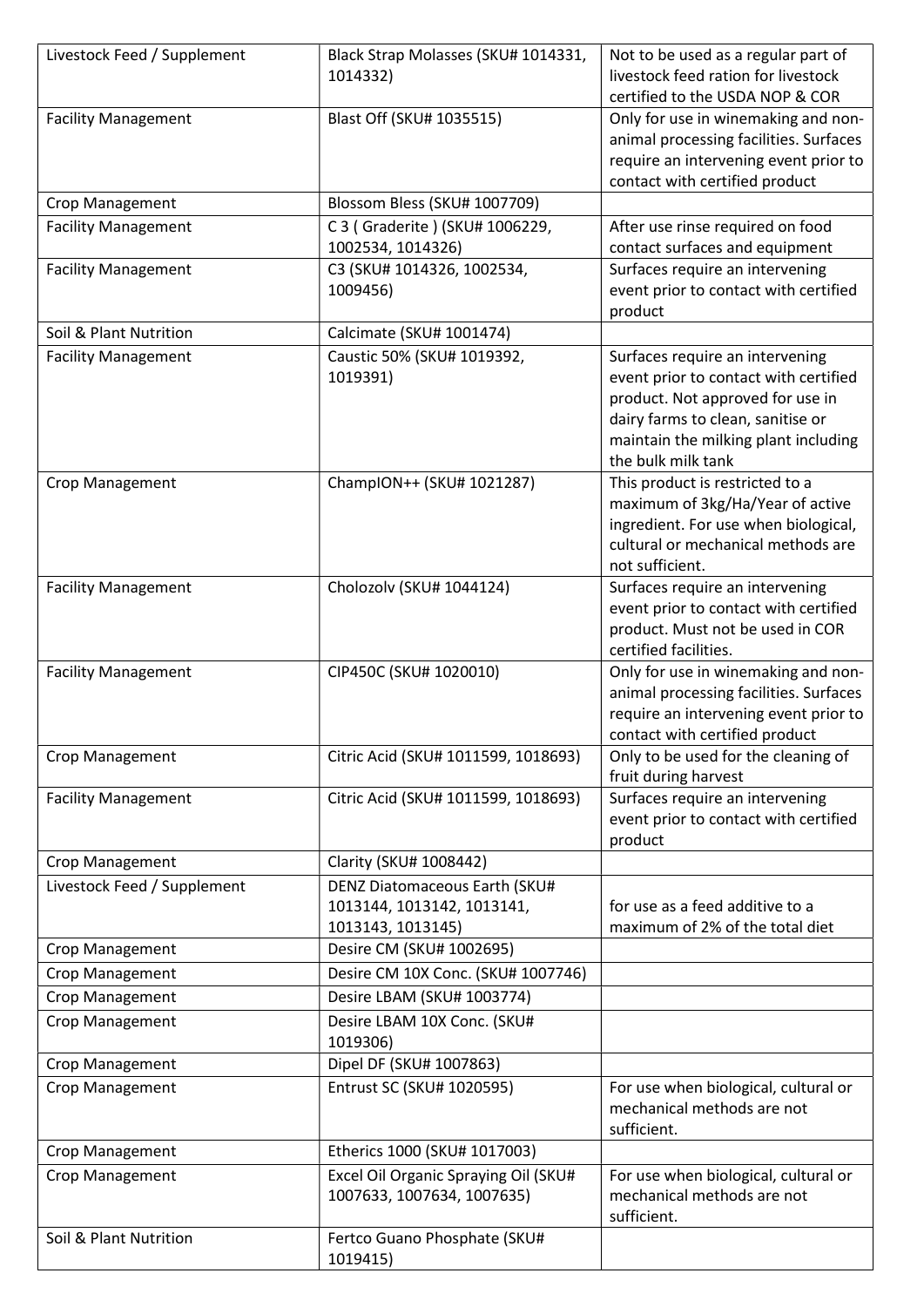| Soil & Plant Nutrition      | Fish Meal (SKU# 1013177)                                       |                                                                                                                                              |
|-----------------------------|----------------------------------------------------------------|----------------------------------------------------------------------------------------------------------------------------------------------|
| Soil & Plant Nutrition      | Folicist (SKU# 1020206)                                        |                                                                                                                                              |
| Soil & Plant Nutrition      | Golden Bay Dolomite - Standard and<br>Microfine (SKU# 1013676) |                                                                                                                                              |
| Soil & Plant Nutrition      | Graded Natural Zeolite (SKU#<br>1029018)                       |                                                                                                                                              |
| Soil & Plant Nutrition      | Gro-B (SKU# 1008488)                                           | Clear justification is required - for<br>example soil/leaf/petiole tests or<br>documented symptoms of<br>deficiency.                         |
| Soil & Plant Nutrition      | Gro-Mn (SKU# 1008489)                                          | Clear justification is required - for<br>example soil/leaf/petiole tests or<br>documented symptoms of<br>deficiency.                         |
| Soil & Plant Nutrition      | Gypsum (SKU# 1019416, 1003645)                                 |                                                                                                                                              |
| Livestock Feed / Supplement | <b>Healthy Cow Calcium Supplement</b><br>(SKU# 1008799)        |                                                                                                                                              |
| Crop Management             | HML 32 (SKU# 1011284)                                          |                                                                                                                                              |
| Crop Management             | HML Potum (SKU# 1022561)                                       |                                                                                                                                              |
| Crop Management             | Hydrated lime (SKU# 1002738)                                   | IFOAM: For application on aerial<br>plant parts only. JAS: Not listed for<br>substances for plant pest and<br>disease control. Not allowed.  |
| Crop Management             | INOCBLOC (SKU# 1032171, 1022033)                               |                                                                                                                                              |
| Livestock Feed / Supplement | Intense Organic 240 (SKU# 104622,<br>1046224, 1046221)         | The request for approval must<br>include a justification for use                                                                             |
| Livestock Feed / Supplement | Intense Organic Cobalt (SKU#<br>1046234, 1046226)              | The request for approval must<br>include a justification for use                                                                             |
| Livestock Feed / Supplement | Intense Organic Copper (SKU#<br>1046243)                       | The request for approval must<br>include a justification for use                                                                             |
| Livestock Feed / Supplement | Intense Organic Iodine (SKU#<br>1035725, 1046245)              | The request for approval must<br>include a justification for use                                                                             |
| Livestock Feed / Supplement | Intense Organic Selenium (SKU#<br>1035723, 1046448)            | The request for approval must<br>include a justification for use                                                                             |
| Livestock Feed / Supplement | Intense Organic Trifecta (SKU#<br>1035825, 1041324, 1046251)   | The request for approval must<br>include a justification for use                                                                             |
| Livestock Feed / Supplement | Intense Organic Zinc (SKU# 1035724,<br>1044954, 1046245)       | The request for approval must<br>include a justification for use                                                                             |
| Crop Management             | Ironmax Pro (SKU# 1052108)                                     | For use when biological, cultural or<br>mechanical methods are not<br>sufficient. Must only be surface-<br>spread between cultivated plants. |
| Crop Management             | Isomate® 4Play Max (SKU# 1012863)                              |                                                                                                                                              |
| Crop Management             | Isomate® LBAM Plus (SKU# 1038783)                              |                                                                                                                                              |
| Soil & Plant Nutrition      | KelpGrow (SKU# 1022116)                                        |                                                                                                                                              |
| Soil & Plant Nutrition      | Kieserite Fertco (SKU# 1038115)                                | Clear justification is required - for<br>example soil/leaf/petiole tests or<br>documented symptoms of<br>deficiency.                         |
| Soil & Plant Nutrition      | Kiwimate (SKU# 1012761)                                        |                                                                                                                                              |
| Crop Management             | Kiwivax (SKU# 1019607, 1021186)                                |                                                                                                                                              |
| Soil & Plant Nutrition      | Kiwivax (SKU# 1019607, 1021186)                                |                                                                                                                                              |
| Soil & Plant Nutrition      | Lime (SKU# 1019424)                                            |                                                                                                                                              |
| Soil & Plant Nutrition      | Lime Stone Chip 1-3mm (SKU#<br>1036568)                        |                                                                                                                                              |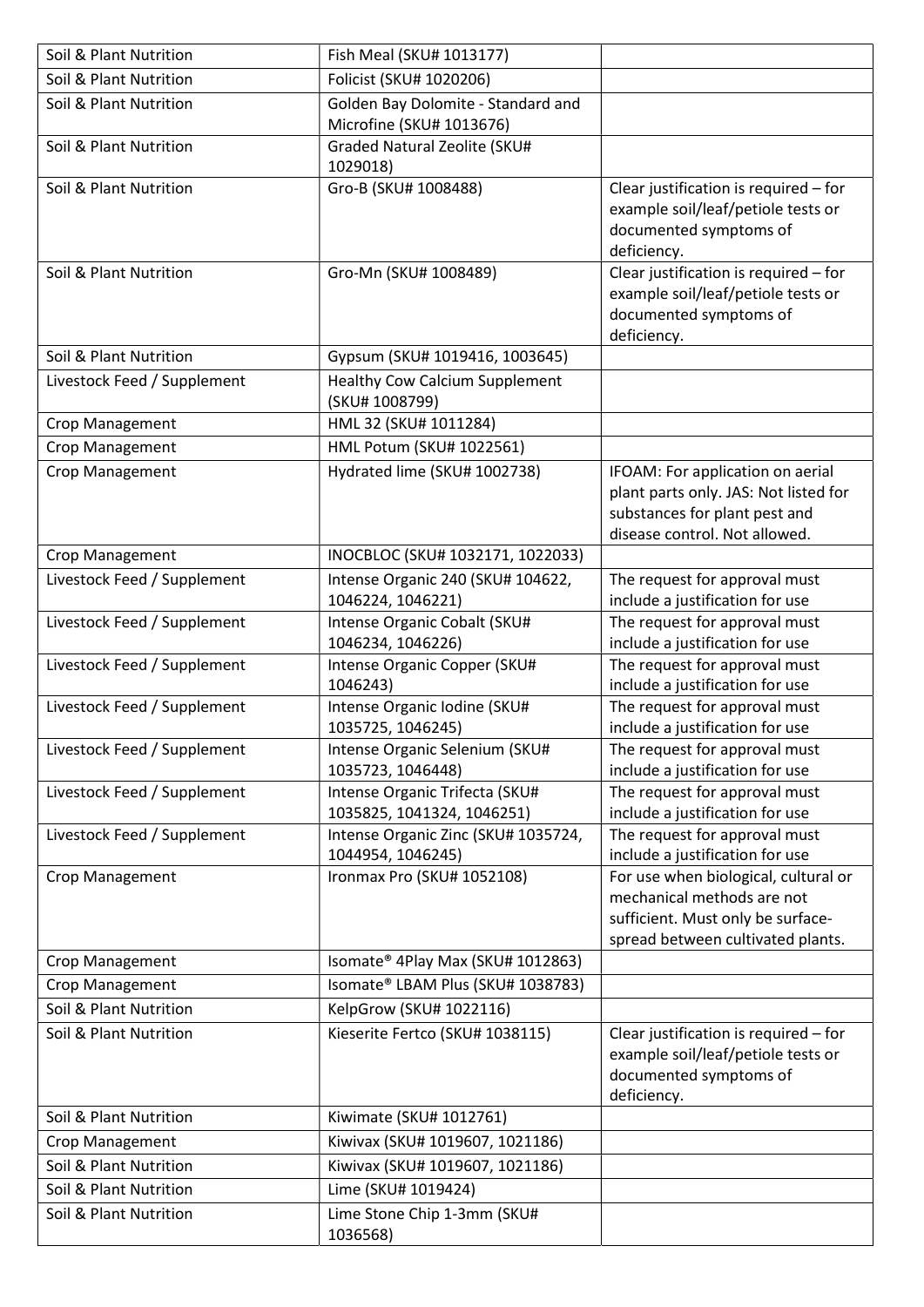| Soil & Plant Nutrition      | Lime Stone Chip 2.0-6.0mm (SKU#<br>1039121)                      |                                                                                                                                                                                                                         |
|-----------------------------|------------------------------------------------------------------|-------------------------------------------------------------------------------------------------------------------------------------------------------------------------------------------------------------------------|
| Crop Management             | Lime sulphur (Gro-Chem) (SKU#<br>1002824, 1002187, 1007468)      | For use when biological, cultural or<br>mechanical methods are not<br>sufficient.                                                                                                                                       |
| Crop Management             | Madex 3 (SKU# 1003226)                                           |                                                                                                                                                                                                                         |
| Soil & Plant Nutrition      | Magnesium Chloride Prill (SKU#                                   | The request for approval must                                                                                                                                                                                           |
|                             | 1021524)                                                         | include a justification for use.                                                                                                                                                                                        |
| Soil & Plant Nutrition      | Magnesium Oxide 87% (SKU#<br>1021160)                            | The request for approval must<br>include a justification for use.                                                                                                                                                       |
| Soil & Plant Nutrition      | Magnesium Sulphate (SKU# 1002279)                                | The request for approval must<br>include a justification for use.                                                                                                                                                       |
| Crop Management             | Microthiol Disperss (SKU# 1031576)                               | For use when biological, cultural or<br>mechanical methods are not<br>sufficient.                                                                                                                                       |
| Soil & Plant Nutrition      | Moana Boron (PBF) (SKU# 1011472,<br>1011471)                     | Clear justification is required - for<br>example soil/leaf/petiole tests or<br>documented symptoms of<br>deficiency.                                                                                                    |
| Soil & Plant Nutrition      | Moana Iron (PBF) (SKU# 1036087)                                  | Clear justification is required - for<br>example soil/leaf/petiole tests or<br>documented symptoms of<br>deficiency.                                                                                                    |
| Soil & Plant Nutrition      | Moana Magnesium (PBF) (SKU#<br>1011479)                          | Cannot be used on any BioGro<br>certified organic crop destined for,<br>or to be used as an ingredient in a<br>processed product destined for the<br>MPI OOAP Programme for exports<br>to EU and Taiwan organic markets |
|                             |                                                                  |                                                                                                                                                                                                                         |
| Soil & Plant Nutrition      | Moana Manganese (PBF) (SKU#<br>1034444, 1011473)                 | Clear justification is required - for<br>example soil/leaf/petiole tests or<br>documented symptoms of<br>deficiency.                                                                                                    |
| Soil & Plant Nutrition      | Moana Molybdenum (PBF) (SKU#<br>1011476)                         | Clear justification is required - for<br>example soil/leaf/petiole tests or<br>documented symptoms of<br>deficiency.                                                                                                    |
| Soil & Plant Nutrition      | Moana Natural (PBF) (SKU# 1027309,<br>1007909, 1011477, 1011478) |                                                                                                                                                                                                                         |
| Soil & Plant Nutrition      | Moana Potassium (PBF) (SKU#<br>1011474)                          | Clear justification is required - for<br>example soil/leaf/petiole tests or<br>documented symptoms of<br>deficiency.                                                                                                    |
| Livestock Feed / Supplement | Molasses (SKU# 1028719, 1020408,<br>1020407)                     |                                                                                                                                                                                                                         |
| Soil & Plant Nutrition      | Molasses (SKU# 1028719, 1020408,<br>1020407)                     |                                                                                                                                                                                                                         |
| Livestock Feed / Supplement | Multi Oceans Thrift Organic Salt Lick<br>(SKU# 1036861)          | The request for approval must                                                                                                                                                                                           |
| Soil & Plant Nutrition      | Mycormax (SKU# 1011504)                                          | include a justification for use.                                                                                                                                                                                        |
| Crop Management             | NeemAzal®-T/S (SKU# 1001036,<br>1012769)                         | For use when biological, cultural or<br>mechanical methods are not<br>sufficient.                                                                                                                                       |
| Soil & Plant Nutrition      | Nitrosol Organic (SKU# 1004291,<br>1010592, 1015638)             |                                                                                                                                                                                                                         |
| Crop Management             | NoMate Codling Moth Spirals (SKU#<br>1008341)                    |                                                                                                                                                                                                                         |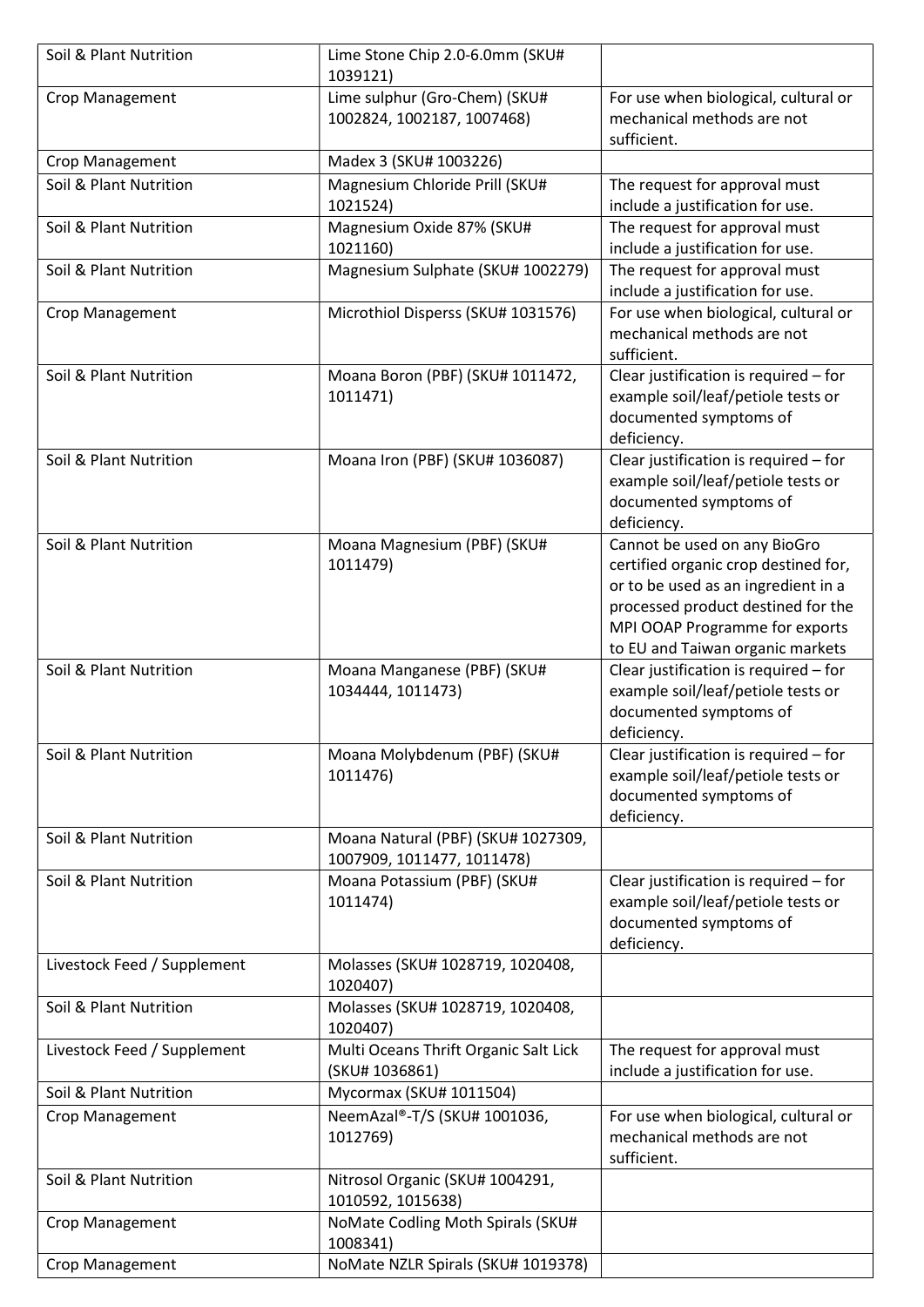| Crop Management             | NoMate Quattro (SKU# 1018154)                                                                                      |                                                                                                                                                                      |
|-----------------------------|--------------------------------------------------------------------------------------------------------------------|----------------------------------------------------------------------------------------------------------------------------------------------------------------------|
| Crop Management             | Nordox 75 WG (SKU# 1006064,<br>1011799)                                                                            | This product is restricted to a<br>maximum of 3kg/Ha/Year of active<br>ingredient. For use when biological,<br>cultural or mechanical methods are<br>not sufficient. |
| Soil & Plant Nutrition      | NZ BioAmino Nitrogen (SKU#<br>1020639, 1020638)                                                                    |                                                                                                                                                                      |
| Livestock Feed / Supplement | Opticalf (SKU# 1023371)                                                                                            | Not to be fed to animals certified to<br>MPI-OOAP Taiwan.                                                                                                            |
| Livestock Feed / Supplement | Optimate (SKU# 1036373)                                                                                            | Not to be fed to animals certified to<br>MPI-OOAP Taiwan.                                                                                                            |
| Soil & Plant Nutrition      | Organibor (SKU# 1015317)                                                                                           |                                                                                                                                                                      |
| Soil & Plant Nutrition      | Organic Boost (SKU# 1041672,<br>1012465, 1037868)                                                                  |                                                                                                                                                                      |
| Soil & Plant Nutrition      | Organic Digester (SKU# 1003768)                                                                                    |                                                                                                                                                                      |
| Livestock Feed / Supplement | Organic Hay King (SKU# 1042258)                                                                                    | To be used only when weather<br>conditions do not allow for<br>adequate fermentation.                                                                                |
| Soil & Plant Nutrition      | Organic Mag Super (SKU# 1010705)                                                                                   | Clear justification is required - for<br>example soil/leaf/petiole tests or<br>documented symptoms of<br>deficiency.                                                 |
| Soil & Plant Nutrition      | Organic Mycorrcin (SKU# 1001052)                                                                                   |                                                                                                                                                                      |
| Soil & Plant Nutrition      | Organic Mycorrcin (SKU# 1041793,<br>1041799, 1041800)                                                              |                                                                                                                                                                      |
| Livestock Feed / Supplement | Organic Silage King (SKU# 1007086)                                                                                 | To be used only when weather<br>conditions do not allow for<br>adequate fermentation.                                                                                |
| Crop Management             | Oroboost (SKU# 1021257, 1021268,<br>1023125)                                                                       | Only for use as an adjuvant with<br>BioGro approved active pesticides                                                                                                |
| Soil & Plant Nutrition      | Perma-Guard Fossil Shell Flour DENZ<br>Diatomaceous Earth (SKU# 1013144,<br>1013142, 1013141, 1013143,<br>1013145) |                                                                                                                                                                      |
| Soil & Plant Nutrition      | Potassium Bicarbonate (SKU#<br>1027883)                                                                            |                                                                                                                                                                      |
| Soil & Plant Nutrition      | Protamin N 13 (SKU# 1039450,<br>1038370)                                                                           |                                                                                                                                                                      |
| Soil & Plant Nutrition      | Protamin N 7 P 6 (SKU# 1039574)                                                                                    |                                                                                                                                                                      |
| Soil & Plant Nutrition      | Protamin N 7 P 2 K 11.5 (SKU#<br>1038368, 1045404)                                                                 |                                                                                                                                                                      |
| Crop Management             | Protector (SKU# 1008381, 1021770,<br>1008369)                                                                      | only for use as an insecticide or as<br>an adjuvant at the rate of 0.5 % with<br><b>BioGro certified fungicides</b>                                                  |
| <b>Facility Management</b>  | Proxitane AG Sanitiser (SKU#<br>1028756)                                                                           | Surfaces require an intervening<br>event prior to contact with certified<br>product                                                                                  |
| Crop Management             | PyGanic EC 1.4 II (SKU# 1003523)                                                                                   | For use when biological, cultural or<br>mechanical methods are not<br>sufficient.                                                                                    |
| <b>Facility Management</b>  | Quantum Clear (SKU# 1019060,<br>1019058)                                                                           | After use rinse required on food<br>contact surfaces and equipment                                                                                                   |
| Crop Management             | Scentry Codling Moth Lure 10x (SKU#<br>1014470)                                                                    | Product must be used with Delta<br>Trap                                                                                                                              |
| Crop Management             | Scentry Codling Moth Lure 1x (SKU#<br>1014471)                                                                     | Product must be used with Delta<br>Trap                                                                                                                              |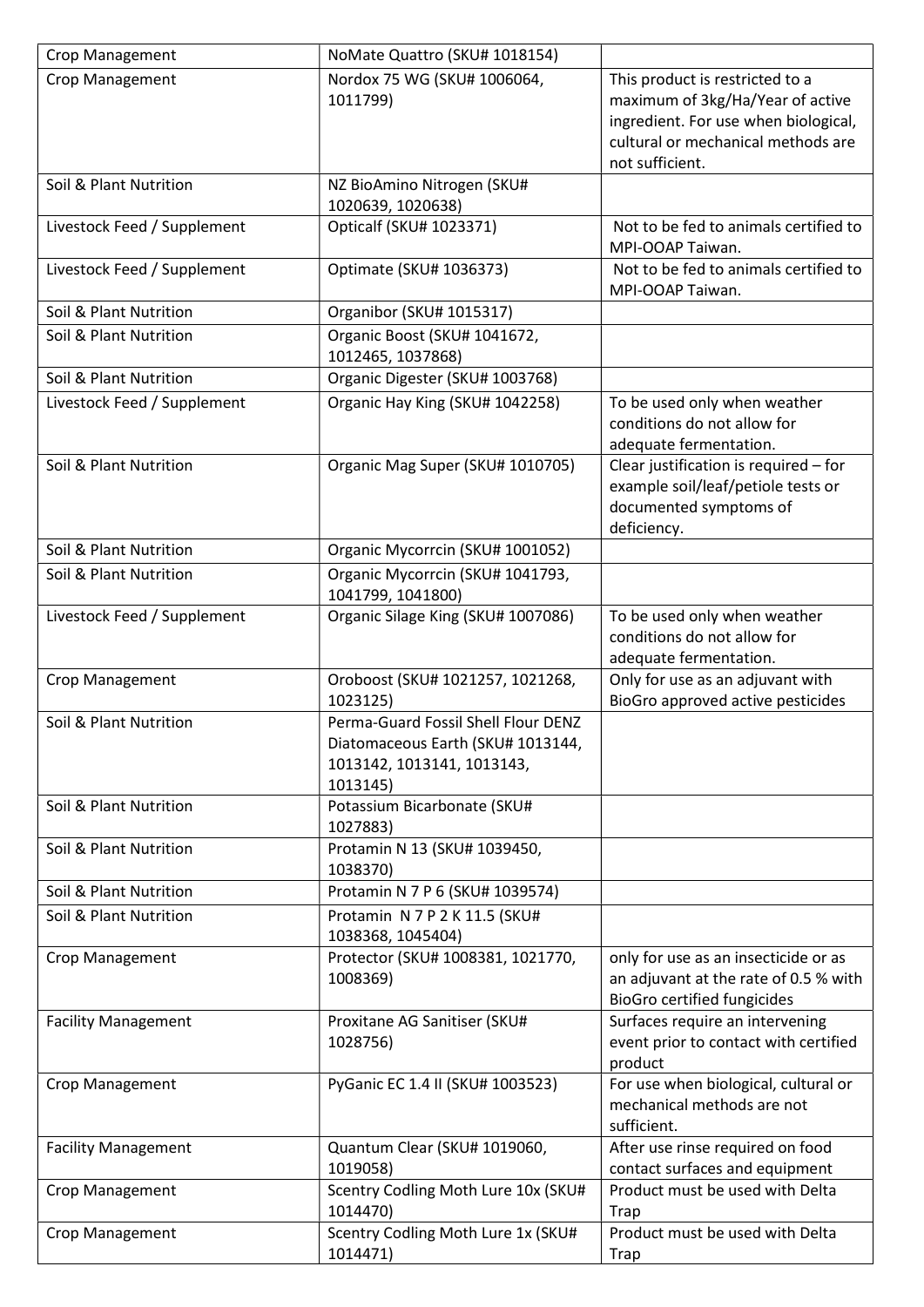| Crop Management            | Scentry Light Brown Apple Moth Lure<br>10x (SKU# 1014474)      | Product must be used with Delta<br>Trap                                                                                                                                                                                                                                                                                                                       |
|----------------------------|----------------------------------------------------------------|---------------------------------------------------------------------------------------------------------------------------------------------------------------------------------------------------------------------------------------------------------------------------------------------------------------------------------------------------------------|
| Crop Management            | Scentry Light Brown Apple Moth Lure<br>1x (SKU# 1014475)       | Product must be used with Delta<br>Trap                                                                                                                                                                                                                                                                                                                       |
| Crop Management            | Scentry Oriental Fruit Moth Lure                               | Product must be used with Delta                                                                                                                                                                                                                                                                                                                               |
|                            | (SKU# 1014476)                                                 | Trap                                                                                                                                                                                                                                                                                                                                                          |
| Crop Management            | Sentinel (SKU# 1005128, 1008957)                               |                                                                                                                                                                                                                                                                                                                                                               |
| Crop Management            | Serenade Optimum (SKU# 1023918)                                |                                                                                                                                                                                                                                                                                                                                                               |
| Crop Management            | Smiths Grafting Wax (SKU# 1002691)                             | 12 months stand down period<br>applies to all markets                                                                                                                                                                                                                                                                                                         |
| <b>Facility Management</b> | Sodium Hypochlorite (SKU# 1044081)                             | Measures must be taken to povent<br>contact of the organically produced<br>products                                                                                                                                                                                                                                                                           |
| <b>Livestock Treatment</b> | Stock Lodine 2.5% (SKU# 1023522,<br>1001318, 1000852, 1000849) | RESTRICTED : For use as a topical<br>treatment. Records of purchase and<br>use must be maintained for 5 years<br>as per USDA NOP requirements                                                                                                                                                                                                                 |
| Crop Management            | Sugar (SKU# 1001923)                                           |                                                                                                                                                                                                                                                                                                                                                               |
| Crop Management            | Sulclean DF (SKU# 1002538)                                     | For use when biological, cultural or<br>mechanical methods are not<br>sufficient.                                                                                                                                                                                                                                                                             |
| Soil & Plant Nutrition     | Superzyme (SKU# 1011378)                                       |                                                                                                                                                                                                                                                                                                                                                               |
| Crop Management            | Surround WP (SKU# 1008360)                                     |                                                                                                                                                                                                                                                                                                                                                               |
| Crop Management            | Synergy Sulphur 800 (SKU# 1019234)                             | For use when biological, cultural or<br>mechanical methods are not<br>sufficient.                                                                                                                                                                                                                                                                             |
| Crop Management            | T-Dip (SKU# 1011513)                                           |                                                                                                                                                                                                                                                                                                                                                               |
| Crop Management            | ThermoMax (SKU# 1008650,<br>1008651, 1012915)                  |                                                                                                                                                                                                                                                                                                                                                               |
| Crop Management            | Thiovit Jet (SKU# 1021222)                                     | Cannot be used where land or crop<br>requires compliance to JAS. For use<br>when biological, cultural or<br>mechanical methods are not<br>sufficient.                                                                                                                                                                                                         |
| Crop Management            | Timorex Gold (SKU# 1032993)                                    | For use when biological, cultural or<br>mechanical methods are not<br>sufficient.                                                                                                                                                                                                                                                                             |
| Soil & Plant Nutrition     | Trichodry (SKU# 1035779, 1028805)                              |                                                                                                                                                                                                                                                                                                                                                               |
| Soil & Plant Nutrition     | Trichopel (SKU# 1006608, 1007837)                              |                                                                                                                                                                                                                                                                                                                                                               |
| Soil & Plant Nutrition     | TRI-D25 (SKU# 1011380)                                         |                                                                                                                                                                                                                                                                                                                                                               |
| Soil & Plant Nutrition     | Trimate (SKU# 1012759, 1012760)                                |                                                                                                                                                                                                                                                                                                                                                               |
| Soil & Plant Nutrition     | TripleX (SKU# 1011338, 1019439)                                |                                                                                                                                                                                                                                                                                                                                                               |
| Soil & Plant Nutrition     | Tui Blood & Bone (SKU# 1012486)                                | Cannot be used on land where crop<br>requires compliance or direct<br>certification to JAS. (E.g. fresh<br>produce). Should not be the sole<br>source of fertility. Blood, bone, and<br>meat meal products can not be<br>applied to pasture, and if applied to<br>a crop or orchard then that land can<br>not be grazed by livestock for at<br>least 6 months |
| Soil & Plant Nutrition     | Tui Organic Compost (SKU# 1012792)                             | Cannot be used on land where crop<br>requires compliance or direct<br>certification to JAS. (E.g. fresh<br>produce). Should not be the sole<br>source of fertility. Blood, bone, and                                                                                                                                                                          |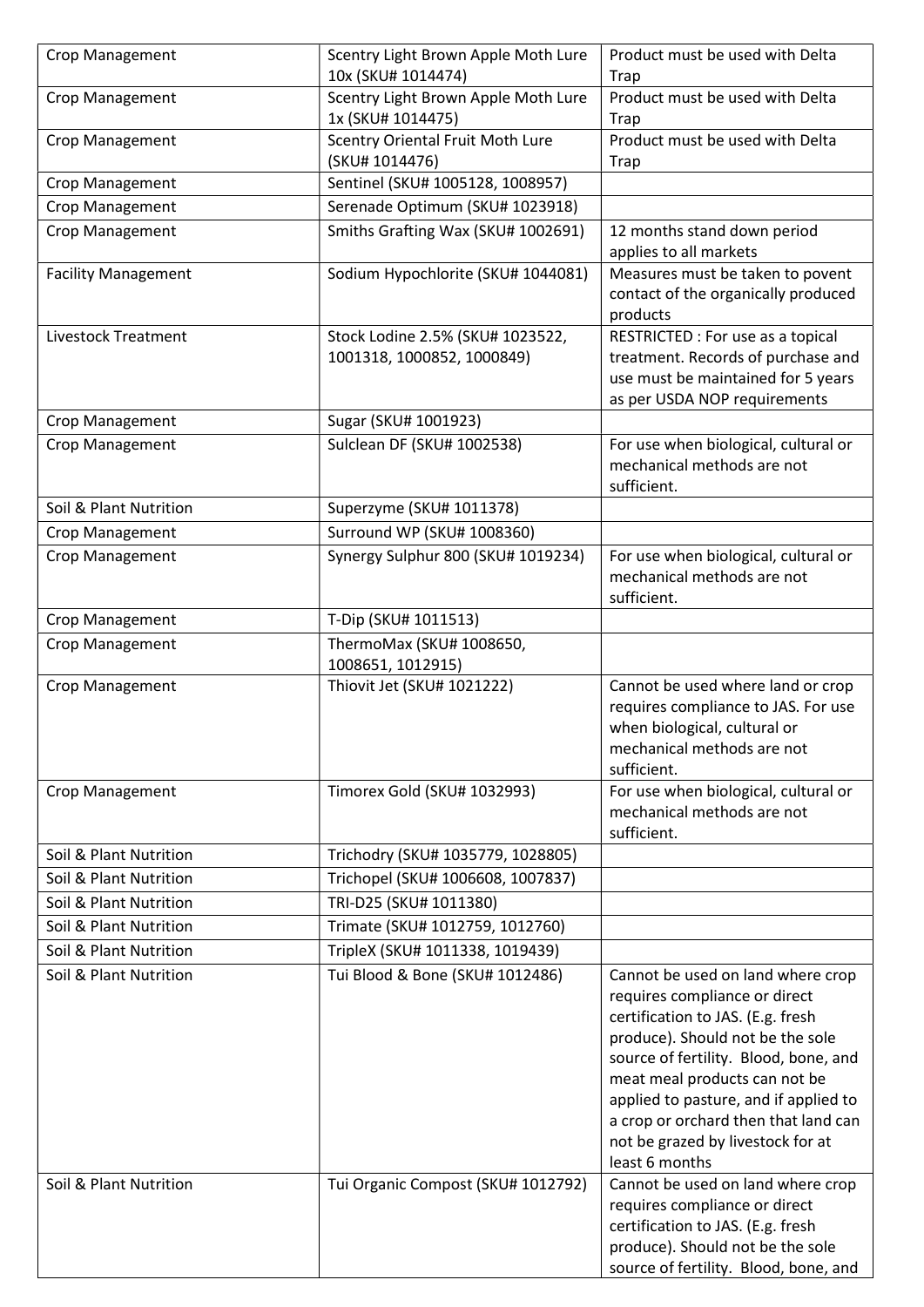|                             |                                                                  | meat meal products can not be<br>applied to pasture, and if applied to<br>a crop or orchard then that land can<br>not be grazed by livestock for at<br>least 6 months                                                                                                                                                                                         |
|-----------------------------|------------------------------------------------------------------|---------------------------------------------------------------------------------------------------------------------------------------------------------------------------------------------------------------------------------------------------------------------------------------------------------------------------------------------------------------|
| Soil & Plant Nutrition      | Tui Organic Potting Mix (SKU#<br>1012790)                        | Cannot be used on land where crop<br>requires compliance or direct<br>certification to JAS. (E.g. fresh<br>produce). Should not be the sole<br>source of fertility. Blood, bone, and<br>meat meal products can not be<br>applied to pasture, and if applied to<br>a crop or orchard then that land can<br>not be grazed by livestock for at<br>least 6 months |
| Soil & Plant Nutrition      | Tui Organic Seed Raising Mix (SKU#<br>1012793)                   | Cannot be used on land where crop<br>requires compliance or direct<br>certification to JAS. (E.g. fresh<br>produce). Should not be the sole<br>source of fertility. Blood, bone, and<br>meat meal products can not be<br>applied to pasture, and if applied to<br>a crop or orchard then that land can<br>not be grazed by livestock for at<br>least 6 months |
| Soil & Plant Nutrition      | Tui Organic Vegetable Mix (SKU#<br>1012791)                      | Cannot be used on land where crop<br>requires compliance or direct<br>certification to JAS. (E.g. fresh<br>produce). Should not be the sole<br>source of fertility. Blood, bone, and<br>meat meal products can not be<br>applied to pasture, and if applied to<br>a crop or orchard then that land can<br>not be grazed by livestock for at<br>least 6 months |
| <b>Facility Management</b>  | Unique-O (SKU# 1020012)                                          | Only for use in winemaking and non-<br>animal processing facilities. Surfaces<br>require an intervening event prior to<br>contact with certified product                                                                                                                                                                                                      |
| Crop Management             | Unite (SKU# 1008164)                                             |                                                                                                                                                                                                                                                                                                                                                               |
| Crop Management             | Vinevax Biodowel (SKU# 1020590)                                  |                                                                                                                                                                                                                                                                                                                                                               |
| Crop Management             | <b>Vinevax Pruning Wound Dressing</b><br>(SKU# 1009767, 1009786) |                                                                                                                                                                                                                                                                                                                                                               |
| Crop Management             | Virex (SKU# 1009132)                                             |                                                                                                                                                                                                                                                                                                                                                               |
| Crop Management             | Weedenz Rapid (SKU# 1030861,<br>1023813, 1003200, 1003199)       |                                                                                                                                                                                                                                                                                                                                                               |
| Livestock Feed / Supplement | Zeolite Nufeed, (SKU# 1029397)                                   | Not to be fed to animals certified to<br>MPI-OOAP Taiwan.                                                                                                                                                                                                                                                                                                     |

This approval is valid until 31/07/2022.

Yours sincerely,